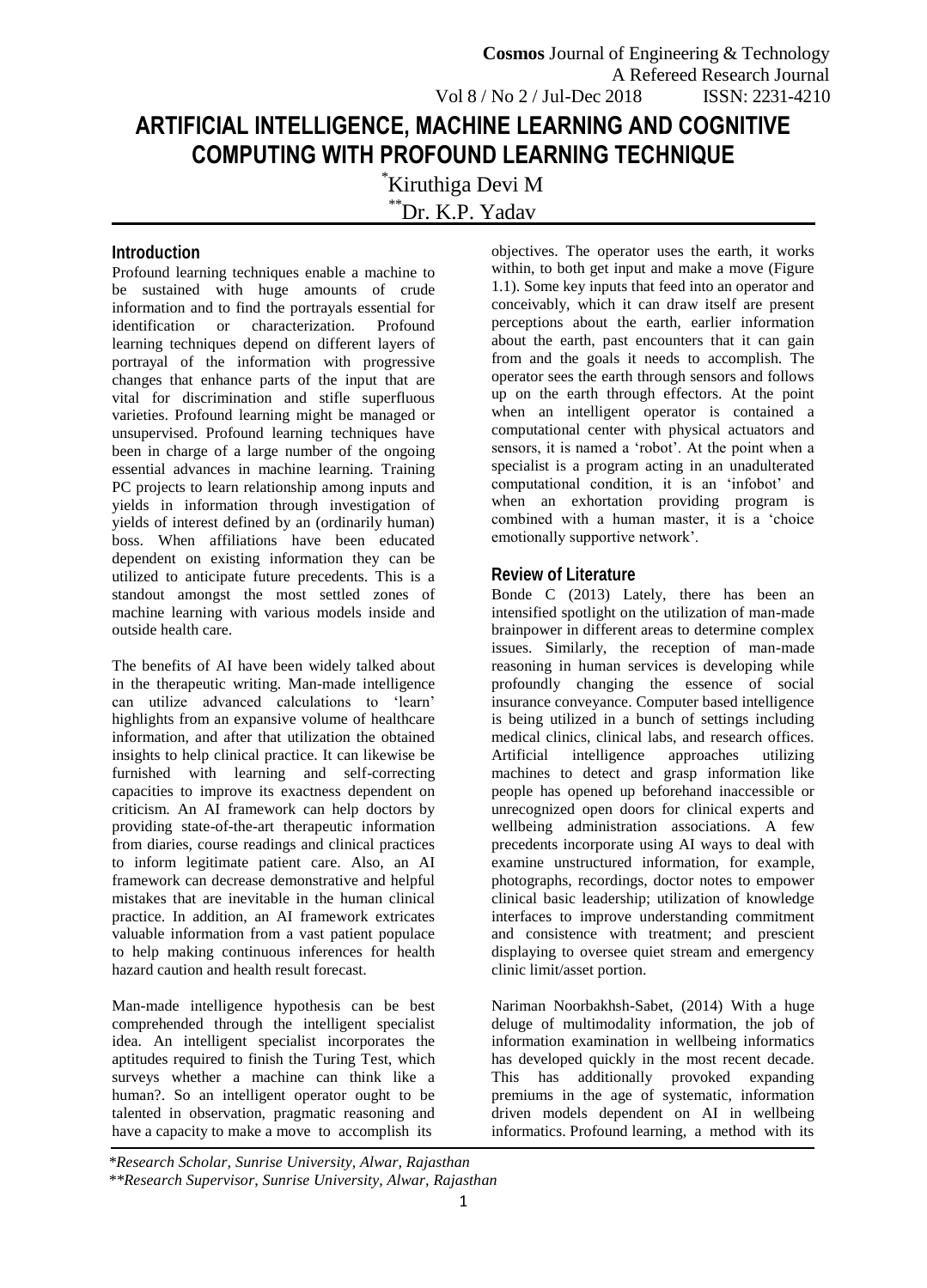establishment in counterfeit neural systems, is developing lately as a useful asset for AI, promising to reshape the eventual fate of manmade brainpower. Quick enhancements in computational power, quick information stockpiling, and parallelization have additionally added to the fast take-up of the innovation notwithstanding its prescient power and capacity to produce consequently advanced abnormal state highlights and semantic translation from the information.

John Jules Ch Meyer, (2013) Man-made consciousness has effectively had a colossal effect on our current innovative patterns. Through AI improvements, machines are currently given power and insight to act and work like human personality. In this exploration venture, we propose and actualize an AI based wellbeing doctor framework that would probably collaborate with the patient, do the determination and recommend snappy cure or treatment of their concern. A choice tree calculation is executed so as to pursue a top down seeking way to deal with distinguish and analyze the issue and propose a conceivable arrangement. The framework utilizes a survey based way to deal with inquiry the client (understanding) about different Symptoms, in light of which a choice is made and a medication is suggested.

### **A.I. Frameworks**

Artificial intelligence has various confinements similarly so far, so before we present our rundown, it merits going through them one by one. As of now the term is misleading as A.I. suggests an undeniably increasingly created innovation where it is standing right now. Best case scenario, current science - meaning different machine learning strategies - can achieve artificial restricted intelligence in various fields, the primary dimension of intelligence made by people. It implies what calculations running on always ground-breaking PCs can presently do is recognizing designs and gleaning themes from squares of content or deriving the meaning of entire records from a couple of sentences. However, we are no place near artificial general intelligence (AGI), the second dimension of intelligence when a machine is equipped for abstracting ideas from<br>constrained involvement and transferring constrained involvement and information between domains. The third and most frightful domain, super intelligence, when A.I. advances into an independent awareness, is no place close.

However, ANI and its two main streams, regular language processing, and PC vision, are developing at an incredible speed. The last is urgent for

diagnostics in healthcare as it depends on example acknowledgment. Endless calculations are at present trained to order different examples found in medicinal pictures and accordingly help specialists analyze conditions.

The constraints of such investigations are available in something like three zones. At first, utilized restorative proof will in general originate from very created districts containing their explicitness or the system for conceptualizing the calculation itself incorporates the emotional suppositions of the working group. Also, the forecasting and prescient capacities of brilliant calculations are moored in past cases - be that as it may, they may be pointless in new instances of medication reactions or treatment opposition.

Finally, most of the as of now led A.I. look into has been done on training informational indexes gathered from different restorative offices and after the calculation investigations the pictures, specialists are furnished with the equivalent dataset - more often than not without reproducing the clinical conditions.

That does not diminish the hypothetical estimation of the investigation - yet its down to earth usage. Life is no training informational collection. A great many patients go back and forth to an emergency clinic with a great many side effects and depict comparative or similar conditions in all respects in an unexpected way. Along these lines, the aftereffects of A.I. thinks about directed on training informational collections probably won't be illustrative of what might occur, in actuality, circumstances. Normal interpretations frequently forget these restrictions focusing on presenting these examinations as extreme disclosures.

## **Conclusion**

Universally, wellbeing frameworks face different difficulties: rising weight of disease, multi morbidity and incapacity driven by maturing and epidemiological change, more prominent interest for wellbeing administrations, higher societal desires and expanding wellbeing uses. A further test identifies with wastefulness, with poor profitability. These wellbeing framework challenges exist against a foundation of financial conservatism, with lost monetary somberness strategies that are obliging interest in wellbeing frameworks.

Major change of wellbeing frameworks is basic to defeated these difficulties and to accomplish general wellbeing inclusion (UHC) by 2030. AI, the most unmistakable indication of artificial intelligence (AI) - and the freshest development